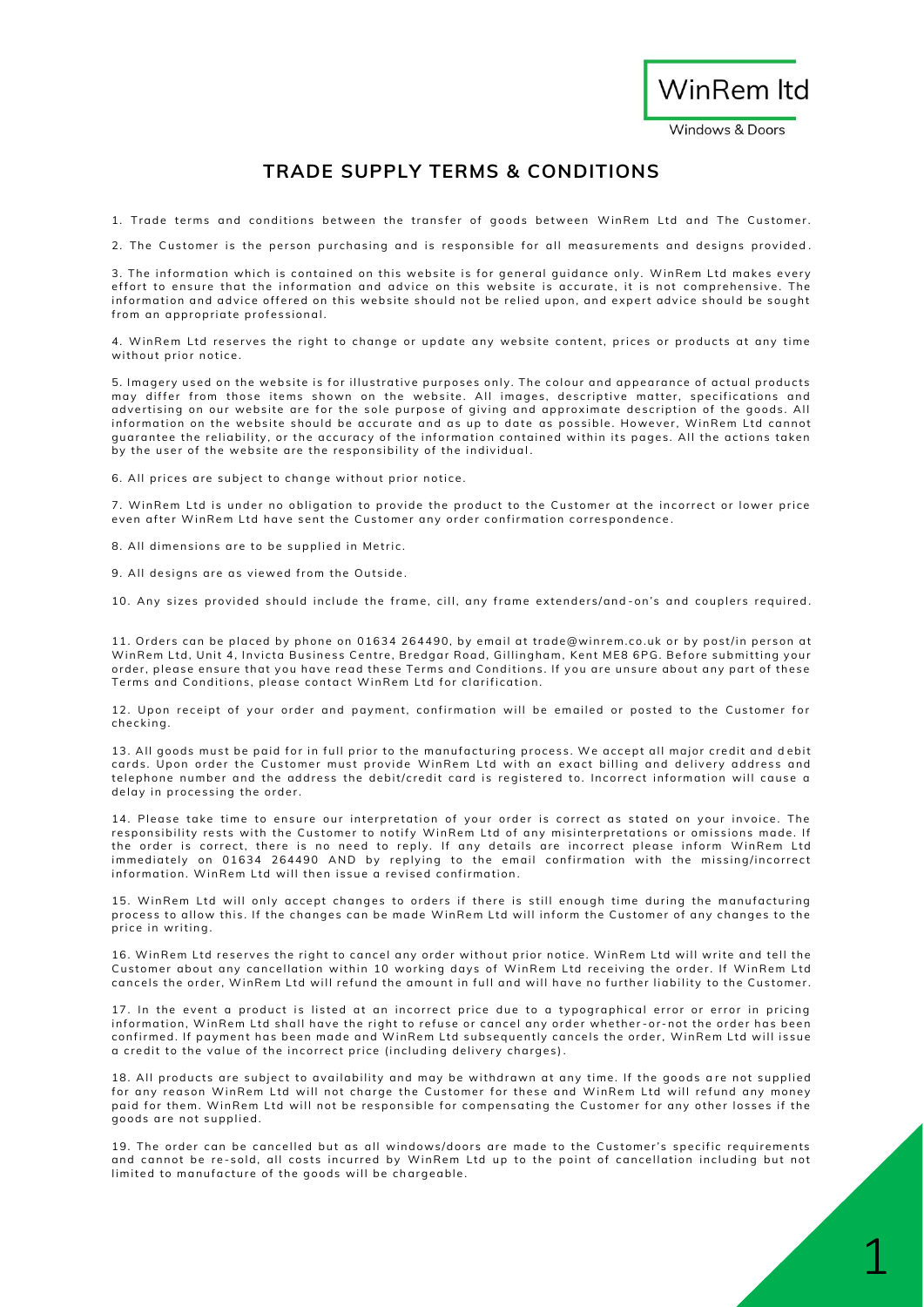## **Windows & Doors**

20. Please ensure that all information that is provided to WinRem Ltd is correct and accurate. WinRem Ltd cannot accept the return of any bespoke goods due to incorrect information provided by the Customer.

21. If you receive goods that are damaged or faulty, WinRem Ltd will give the Customer appropriate options that may include a repair, replacement or partial refund. WinRem Ltd will require photographic evidence to illustrate the damage or fault. If WinRem Ltd is not given a reasonable opportunity to rectify any defect, the Customer will not be reimbursed should the Customer choose to rectify the defect themselves or through a third party.

22. Any time or date specified by WinRem Ltd as the time at which or date on which goods will be delivered is given in good faith but is given as a provision only and WinRem Ltd shall not be liable for any loss, damage or expense arising from delay in delivery and/or installation.

23. WinRem Ltd generally offers a 5-30 working day lead-time. WinRem Ltd will do all it reasonably can to meet the delivery period advised to the Customer. In the case of unforeseen circumstances beyond WinRem Ltd's reasonable, controls such as weather, traffic or machinery and vehicle breakdown. Win Rem Ltd will contact the Customer and agree an alternate date. WinRem Ltd will try its best to meet the outlined delivery schedule but shall not be responsible for any failure to deliver ordered products within these stated time frames.

24. Our delivery team will aim to contact you 24-48 hours before the date of delivery to confirm whether your delivery will be AM or PM.

25. If WinRem Ltd cannot deliver because the Customer is out or WinRem Ltd cannot deliver to the curb side. WinRem Ltd may change for redelivery. The Customer does not have to be present at time of delivery however WinRem Ltd would require permission to deliver in the Customer's absence.

26. Upon delivery, the Customer will be required to inspect the goods delivered and sign for receipt in good condition. The delivery contractor will not take away packing material and in any case it is essential that you retain this should the goods need to be returned.

27. If an item is defective or damaged before or on delivery, WinRem Ltd will replace it free of charge. This is in addition to the manufacturer's quarantee.

28. It is the Customer's responsibility to sign for the correct number of items as shown on the delivery note. Any shortages must be notified to WinRem Ltd within 48 hours from delivery. It is the Customer's responsibility to notify us of any incorrect goods supplied within 48 hours. WinRem Ltd will not accept liability for goods lost in transit unless WinRem Ltd are notified within 48 hours from the expected delivery date.

29. Risk in the goods passes from WinRem Ltd to the Customer upon delivery whether or not a signature of receint has been obtained

30. It is recommended by WinRem Ltd that the Customer does not book installation of goods until the order has been received and checked.

31. Please check your goods to ensure they are correct size and style and operate correctly. Please do not begin the installation if you are unhappy with any part of the supplied item.

32. Any shortages or damages must be reported within 48 hours of delivery. Any items reported missing or damaged after this time will be deemed as chargeable.

33. The Customer will allow WinRem Ltd a reasonable amount of time to arrange the delivery of new parts prior to the installation. In this instance, reasonable time would typically be within one to two weeks assuming that the replacement parts are in stock. However, if WinRem Ltd has to order the parts to be manufactured then the time frame will be longer

34. WinRem Ltd cannot accept the return of goods that are damaged after delivery where this is due to the negligence of the Customer, the Customer's installation contactor or other third party.

35. Always check the size of your new framework against your old frame before removing the frame.

36. A product cannot be returned when it is subsequently found to be unsuitable for any reason such as (but not limited to): 36.1 The dimensions of the product are too large/small to fit in the intended opening due to Customer's measurements. 36.2The product is in poor working order due to improper handling by the Customer. 36.3 The product is no longer required by the Customer.

37. The manufacturer, not WinRem Ltd, provides the guarantees for goods. The manufacturers' guarantee for the UPVC windows and composite doors are as follows:

i) On white PVCu profiles a ten year guarantee from date of delivery as to shape, dimension and colour fastness

ii) On woodgrain PVCu profiles a ten year quarantee from date of delivery as to shape, dimension and colour fastness.